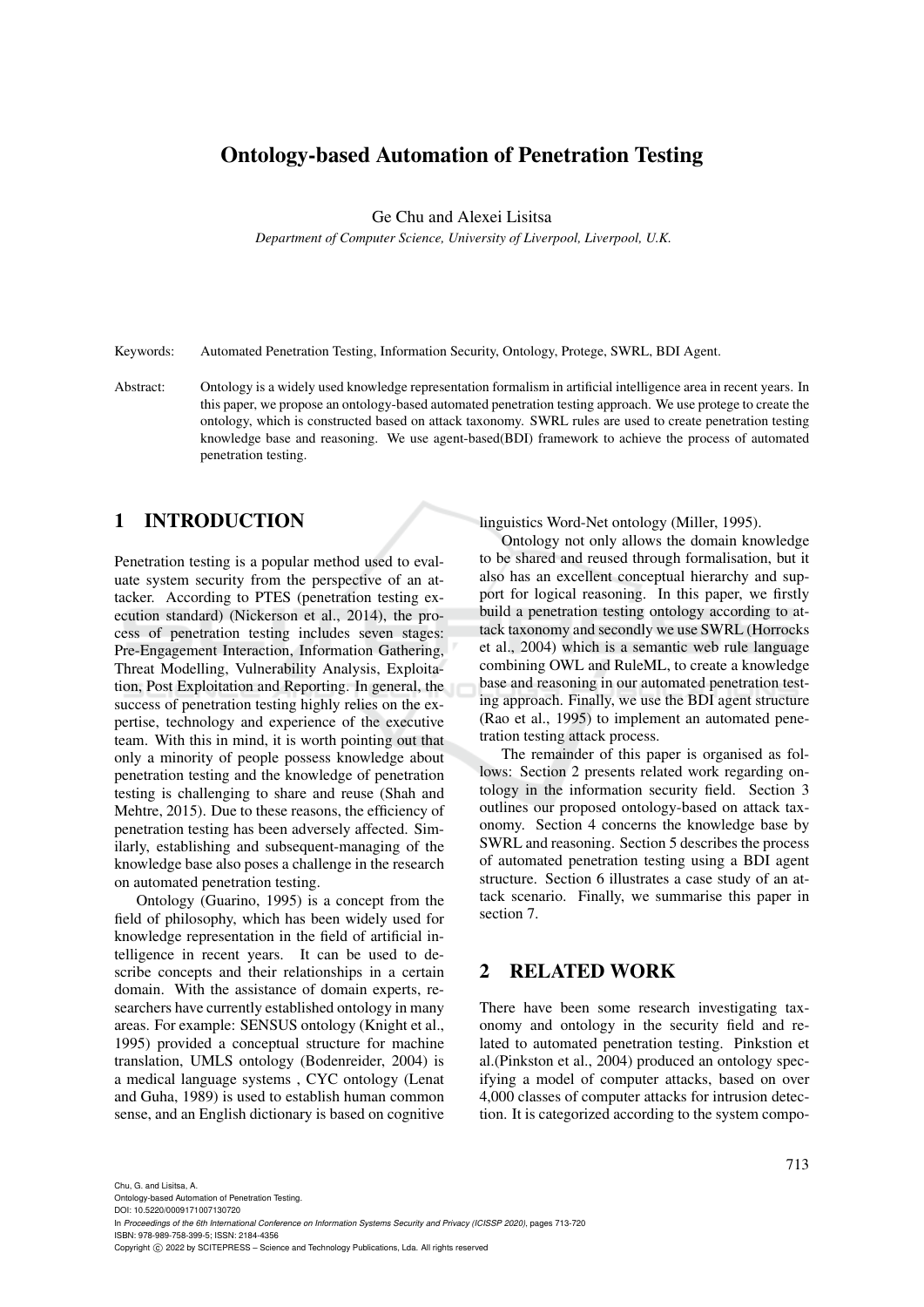nent targeted, means of attack, a consequence of the attack and location of the attacker.

Similarly, Herzog et al.(Herzog et al., 2007) put forward an ontology of information security which models assets, threats, vulnerabilities, countermeasures and their relations. This ontology covered general knowledge and can be used as the vocabulary, roadmap, and an extensible dictionary of the domain of information security.

In addition to the ontology built for attack or information security concepts, some ontologies have been based on vulnerabilities. For example, Wang et al. (Wang and Guo, 2009) built an ontology for vulnerability management (OVM), and it has been populated with all vulnerabilities in NVD such as CVE, CWE, CVSS, CAPEC and the relationships among them.

In order to evaluate the security of a system, (Stepanova et al., 2015) proposed a novel penetration testing ontology to achieve semi-automatic knowledge extraction from vast amounts of data, which would yield a holistic view on security analysis. (Gao et al., 2013) proposed a taxonomy which consists of five dimensions including attack impact, attack vector, attack target, vulnerability and defence. They also provided an ontology-based model to assess the security of the system from an attacker's of view.

Most other research models the penetration testing as a planning problem expressed in terms of an attack tree (Ning et al., 2008), attack graph (Kotenko and Doynikova, 2014) or other forms of planning such as PDDL (Planning Domain Definition Language) (Obes et al., 2013).The major problem with this approach is that it is computationally expensive, and this approach faces challenges in decision-making environments where an agent must plan and act in real-time (Bordini et al., 2007). Some research attempted to achieve automated penetration testing by using Markov Decision Processes (MDP) or Partially Observable Markov Decision Processes (POMDP). However, scalability has been reported in (Sarraute et al., 2013) as a primary issue limiting applications of POMDP. To solve these problems, (Moga et al., 2015) presented two patterns of massive type attacks applicable in cyberspace using BDI (belief-desireintention) agents. Furthermore, (Chu and Lisitsa, 2018) proposed an automated penetration testing approach based on BDI agents model.

Our approach is based on these previous research and builds an ontology from the perspective of penetration testing in practice. Our approach also has the reasoning ability to achieve automation using BDI agent-based architecture.

# 3 ONTOLOGY DESIGN

An ontology is a formal, explicit specification of a shared conceptualisation (Studer et al., 1998). The main components of ontology are classes, relations, functions, axioms and instances. We can build ontology based on taxonomy in the domain.

#### 3.1 Taxonomy for Penetration Testing

Based on taxonomies of attack in previous work and ATT&CK knowledge base (Strom et al., 2018), we establish an attack taxonomy from the perspective of penetration testing. By penetration testing in practice (Broad and Bindner, 2013), we summarise the attacks into the following categories: information gathering attack, configuration attack, buffer overflow attack, password attack, web attack, sniffer attack, social engineering attack, and denial of service attack.

#### 3.1.1 Information Gathering Attack

Information gathering is the most critical step in penetration testing. Typically, we need to collect information about the target including IP address, opened port, application information, OS information, human or organisation information, network information, defence mechanism, configuration information, vulnerability information, physical environment information and so on. The collection of the above information determines whether the penetration test is successful or not.

### 3.1.2 Configuration Attack

Such attacks are usually based on an administrator's misconfiguration of the system. For example, the robot.txt file usually exposes the structure information of the website, or the directory that allows users to upload files has executable permission so that attackers can upload a malicious file and execute it.

#### 3.1.3 Buffer Overflow Attack

A buffer overflow is a typical software coding mistake that an attacker could exploit to gain access to the target system. When a program, while writing data to a buffer, overruns the buffer's boundary and overwrites adjacent memory locations. It allows attackers to change the program flow and execute their commands or programs. Buffer overflow is a widespread and very dangerous vulnerability, which widely appears in various operating systems and application software. It is a famous attack in penetration testing.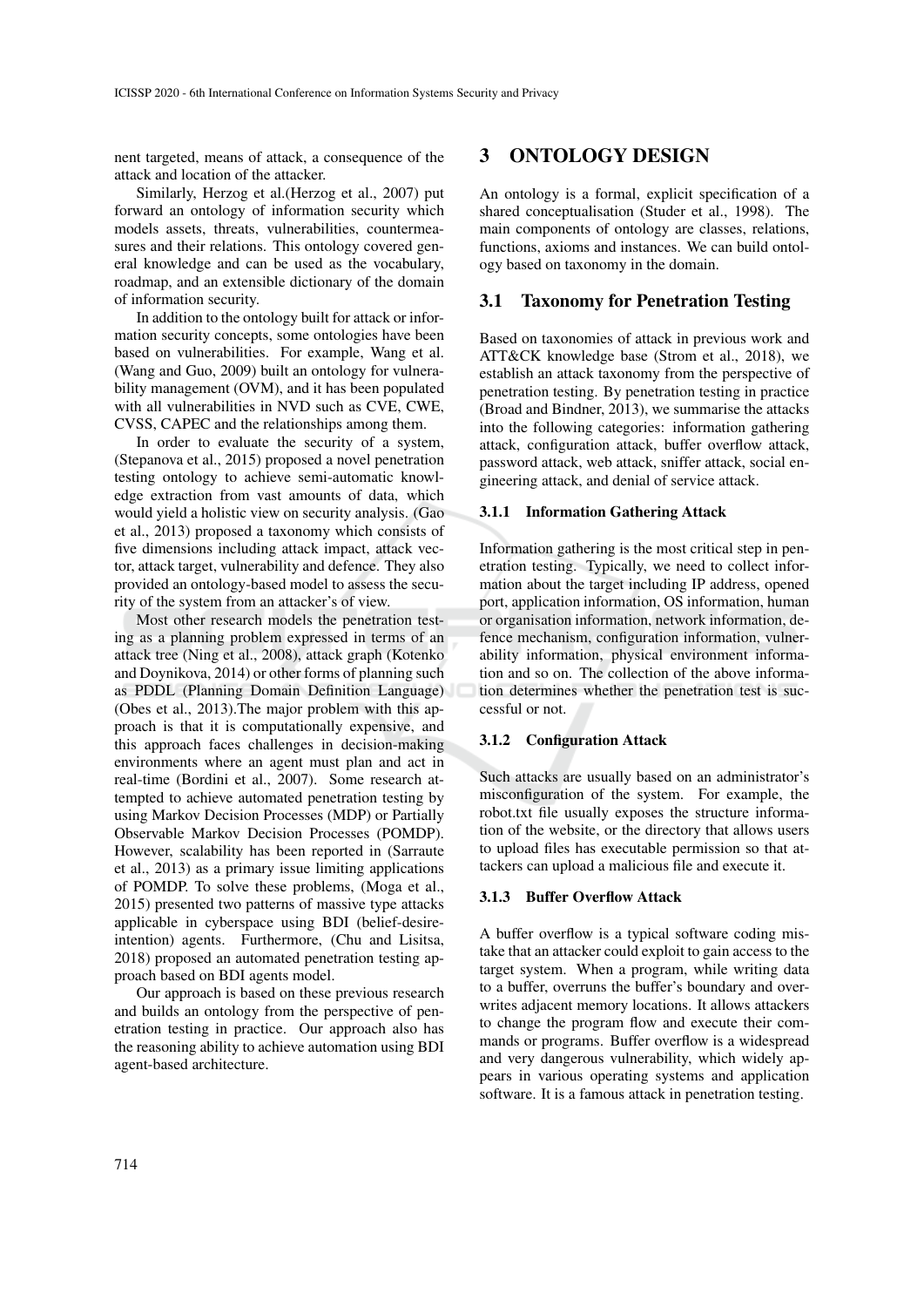### 3.1.4 Password Attack

Password attack is an essential part of penetration testing. Usually, an attacker can gain some specific permission from the target system if a password attack is successful. The most commonly used password attack is based on a dictionary, which consists of all possible passwords.

### 3.1.5 Web Attack

WEB attack is an attack against web applications. The most common attacks include Injection, Cross-Site Scripting (XSS) and Cross-Site Request Forgery (CSRF). The Open Web Application Security Project (OWASP) (Pandya and Patel, 2016) publishes the TOP 10 vulnerabilities every year to raise awareness amongst developers and managers, which becomes the application security standard. However, these vulnerabilities tend to be exploited by attackers.

#### 3.1.6 Sniffer Attack

If there is no vulnerability or the target system is wellprotected, a human experienced penetration tester would typically attempt to perform a sniffer attack. Firstly, they break into other systems which are under the same sub-network as the original target, and the tester can monitor and analyse all network flow to gain sensitive information such as a password.

ECHNO

### 3.1.7 Social Engineer Attack

Social engineer attacks are against humans, such as administrators who have weak security awareness. Social engineering is the term used for a broad range of malicious activities accomplished through human interactions. In remote penetration testing, usually perform Spear-Phishing Attack by email or link, Website forge Attack or Spoofing Attack.

#### 3.1.8 Denial of Service Attack

A denial-of-service (DoS) is an attack where the attackers (hackers) attempt to prevent legitimate users from accessing the service. In a DoS attack, the attacker usually sends excessive data flow to the network or server to exhaust target resources. In penetration testing, a DoS attack is not typical and usually leads to the reboot of the target system for some purposes. These kinds of attacks include SYN flood, TCP/UDP attack, SMTP attack, ICMP attack, and so on. If the attack source comes from a different device, we call it a distributed denial-of-service attack(DDoS attack).

### 3.2 Our Ontology

According to our proposed taxonomy above, we build an ontology for penetration testing by Protege (Musen et al., 2015) which is a widely-used open-source ontology editor and a knowledge management system. Classes describe concepts in a domain. Object properties represent the relations between instances, data properties represent a property of the instance, restrictions represent axioms, and individuals represent instances of a class. Figure 1 illustrates our ontology for penetration testing.

In the ontology, we build *attackers*, *targets* and *attack methods* classes as top level concepts. *Attackers* class includes a set of attacker instances, such as *attacker1*.

The *targets* class includes a set of target instances, and for the presentation purposes we create *target1* and *target2*. These target instances are described by data properties such as *IP address*, *port*, *OS*, *application* , *configuration* , *vulnerability* and *current permission*. Due to the limited space in this paper, we only present two target instances and indicate their same subnet relation. Through the ontology, we can easily understand the network topology of the target.

The *attack methods* class consists of multiple levels of attack methods, based on our proposed penetration testing taxonomy, such as buffer overflow attack or password attack. Under the class of the attack method, the specific attack actions are defined as instances which include data properties such as *action*, *precondition* and *postcondition*. Similarly, due to the limited space in this paper, we only present one instance which indicates to perform a buffer overflow attack with CVE number MS08-067. Property characteristics and descriptions are used to represent axioms and restrictions in our ontology. For example, the object property *isSameSubnet* is *transitive* and *symmetric*. That is, if target1 and target2 are in the same subnet, target2 and target3 are in the same subnet. Then we can know that target1 and target3 are also in the same subnet. This knowledge usually comes from insights gained during penetration testing.

To describe the relations between instances, we define five object properties below:

- hasPermission: represents the attacker has specific current permission in a target.
- isConnected: represents the attacker instance can be connected to target instance.
- isNotConnected represents the attacker instance cannot be connected to target instance.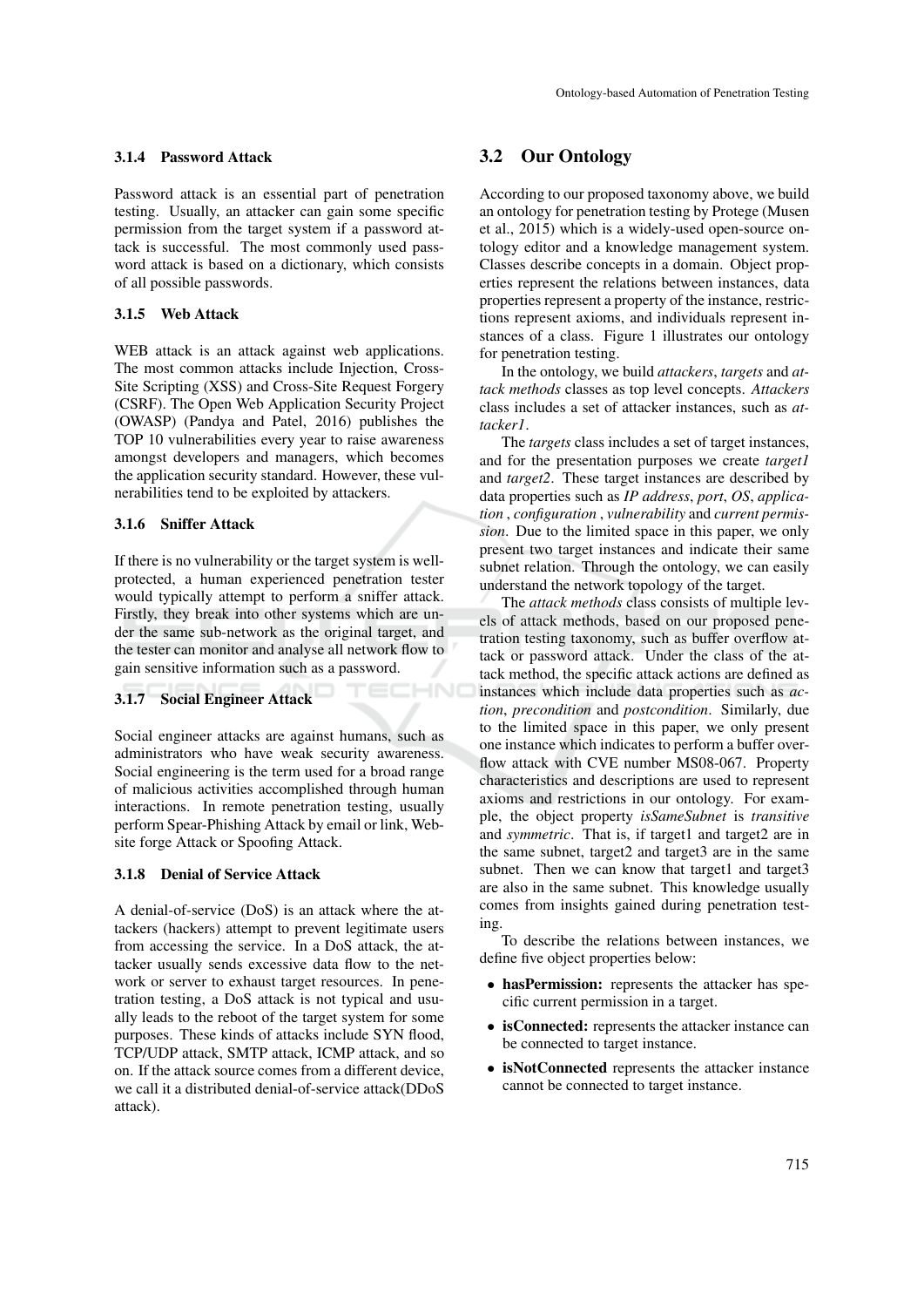

Figure 1: Ontology for penetration testing.

НN

- isSameSubnet: represents the target instances which in the same subnet.
- exploitBy: represents attacker can perform specific attack.

All attack methods are pre-defined and extensible in our ontology; in other words, the ontology will continue to expand.

# 4 SWRL AND REASONING

After creating the ontology for penetration testing, we add SWRL rules to implement the inference function. SWRL is regarded not only as a combination of rules and ontology but also as being able to use relationships and vocabulary in an ontology directly. SWRL rules include two parts, body part and head part, which represent precondition and postcondition. The body and head consist of a set of atoms. Informally, a rule can be read as meaning that if the body part is true, then the head part must also be true.

SWRL rules are used to determine the attack actions when certain preconditions are satisfied as well as obtain new knowledge. Therefore, the SWRL rule base is a vital part of making decisions in the automation of penetration testing. We take the buffer overflow vulnerability MS08-067 as an example:

#### Rule1:

|                                             | $attacker$ (?attacker) $\land$ is Connected(?attacker, target1) |
|---------------------------------------------|-----------------------------------------------------------------|
| $\wedge$ vulnerability (target1,"MS08-067") |                                                                 |
| $\rightarrow$                               | $exploitBv(?attacker, MS08-067)$                                |
|                                             |                                                                 |

Rule1 presents the process of an attack on vulnerability MS08-067: when the attacker can connect to the target2, and it has MS08-067 vulnerability, it then performs the actions of an MS08-067 attack. After reasoning by Inference Engine in Protege, a new relation occurs between the attacker instance and the MS08- 067 instance, which is represented by object property *exploitBy*. Figure 2 shows how the attacker1 will perform the MS08-067 attack.



Figure 2: Example for SWRL rule-based reasoning.

SWRL rules can not only make a decision but are also able to produce new knowledge. For example, ontology can discover potential attack paths through a combination of SWRL rules, property characteristics and descriptions. The rule2 presents a penetration testing scenario into the internal network. That is, if the attacker can connect to target2 and successfully gains root permission, then target2 becomes an internal attacker. In this way, we can get the path to reach its final target.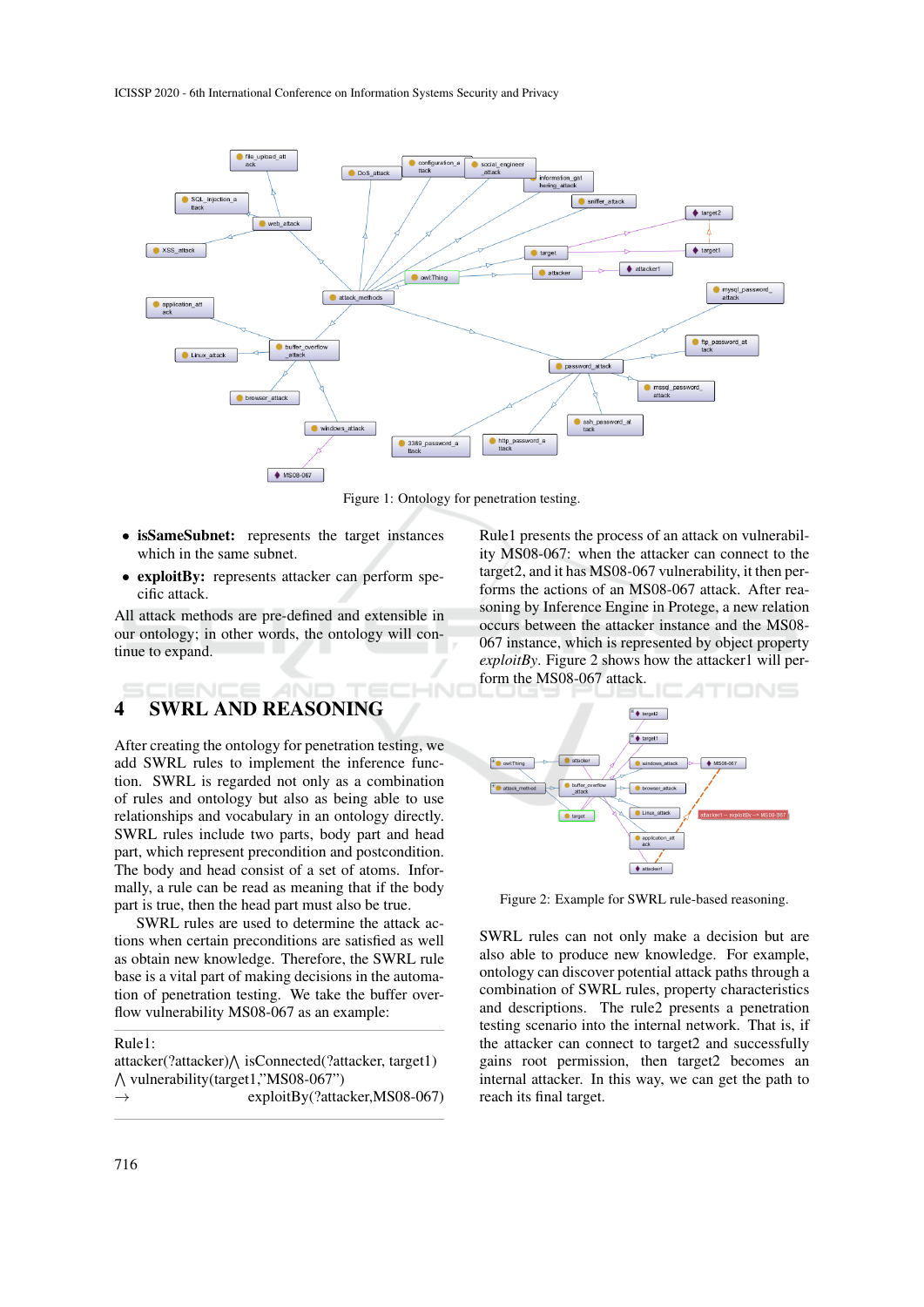Rule2:

attacker(?attacker) $\bigwedge$  isConnected(?attacker, target2)  $\wedge$  exploitBy(?attacker, target2)  $\wedge$ currentPermission(target2,"root")  $\rightarrow$  attacker(target2)

# 5 AUTOMATION

Based on our ontology and SWRL rules, we make use of the BDI agent framework to achieve the process of automated penetration testing. In general, ontology is used to store knowledge of targets and attacks, while the BDI agent is used to perform specific attack actions. Owlready2 (Lamy, 2017) is a module for ontology-oriented programming in Python, which is used to interact between ontology and the BDI agent by performing actions such as load, query, create, update classes, instances, properties and perform reasoning. In addition, BDIPython is used to implement the BDI mechanism, which is a Python library used to support BDI-style Programming (Bremner et al., 2019). Our approach includes two knowledge bases, which SWRL rules and BDI plans. The SWRL rules are used to make decisions about an attack by inference in ontology, while plans are used to perform multiple steps of attack in the BDI agent. In fact, only the result of an attack will be updated to the ontology rather than the information generated by the intermediate process of an attack. The advantage of using an SWRL-based ontology knowledge base is that the agent can infer new knowledge rather than relying on pre-defined plans.

### 5.1 BDI Agent-based Interaction

The BDI agent is one of the classical models of cognitive architecture, which include three essential logic components: belief, desire and intention. The BDI agent is defined as a tuple  $\langle Ag, B, D, I, P \rangle$ , where:

- Ag: is an agent name.
- B: is a belief set which represents the informational state of the agent. Usually, they refer to environmental information.
- **D** is a desire set which represents the motivational state of the agent. They represent objectives or situations that the agent would like to accomplish or bring about.
- I: is an intention set which represents the deliberative state of the agent. They show what the agent has chosen to do.

• P: is a plan set which consists of available actions. Plans may include other plans that an agent can perform to achieve one or more of its intentions.

The structure of a plan is shown below:

Trigger Event: context <- body.

The interaction between the BDI agent and the ontology can be illustrated by the following pseudocode. In this example, we first call a Nmap port scanner as a function to get port information from the target. Secondly, the *updateontology* function assigns the result of the port scan into the ontology and performs reasoning to obtain new knowledge. Finally, the *sshattack* function updates the result of ssh attack into the ontology data property if there is an *exploitBy* relation between the instance of the *attacker* and *sshAttack*.

|     | Algorithm 1: Interaction between agent and ontology.         |
|-----|--------------------------------------------------------------|
|     | 1: function PORTSCAN $(ip)$                                  |
| 2:  | $result \leftarrow Nmap(ip)$                                 |
| 3:  | return result                                                |
|     | 4: end function                                              |
|     | 5: function UPDATEONTOLOGY(portscan)                         |
| 6:  | $onto \leftarrow ontology.load$                              |
| 7:  | $onto.target1port \leftarrow portscan$                       |
| 8:  | syncReasoner                                                 |
|     | 9: end function                                              |
|     | 10: function SSHATTACK(ip, port)                             |
| 11: | if onto attacker.exploitBy = onto sshAttack                  |
|     | then                                                         |
| 12: | <b>Example 1</b> result $\leftarrow$ sshAttackRule(ip, port) |
| 13: | end if                                                       |
| 14: | $onto.target1.ssh \leftarrow result$                         |
|     | 15: end function                                             |
|     |                                                              |

# 5.2 Automation Process

(Chu and Lisitsa, 2018) proposed an approach for the automation of penetration testing based on the BDI agent. They proposed using a belief set and plan set to store target information and penetration testing knowledge, respectively. Our approach is based on their BDI agent framework. However, the difference is that target information, and penetration testing knowledge is stored in the ontology. In our approach, target information is stored as instances under target classes with data properties such as IP address, port, OS, application, configuration, vulnerability and current permission. The object property *is-SameSubnet* represents the relation between targets. From the prospects of attackers, attack actions are stored as instances under the attacker methods class with data properties such as action, precondition and post-condition. SWRL rules are used to determine the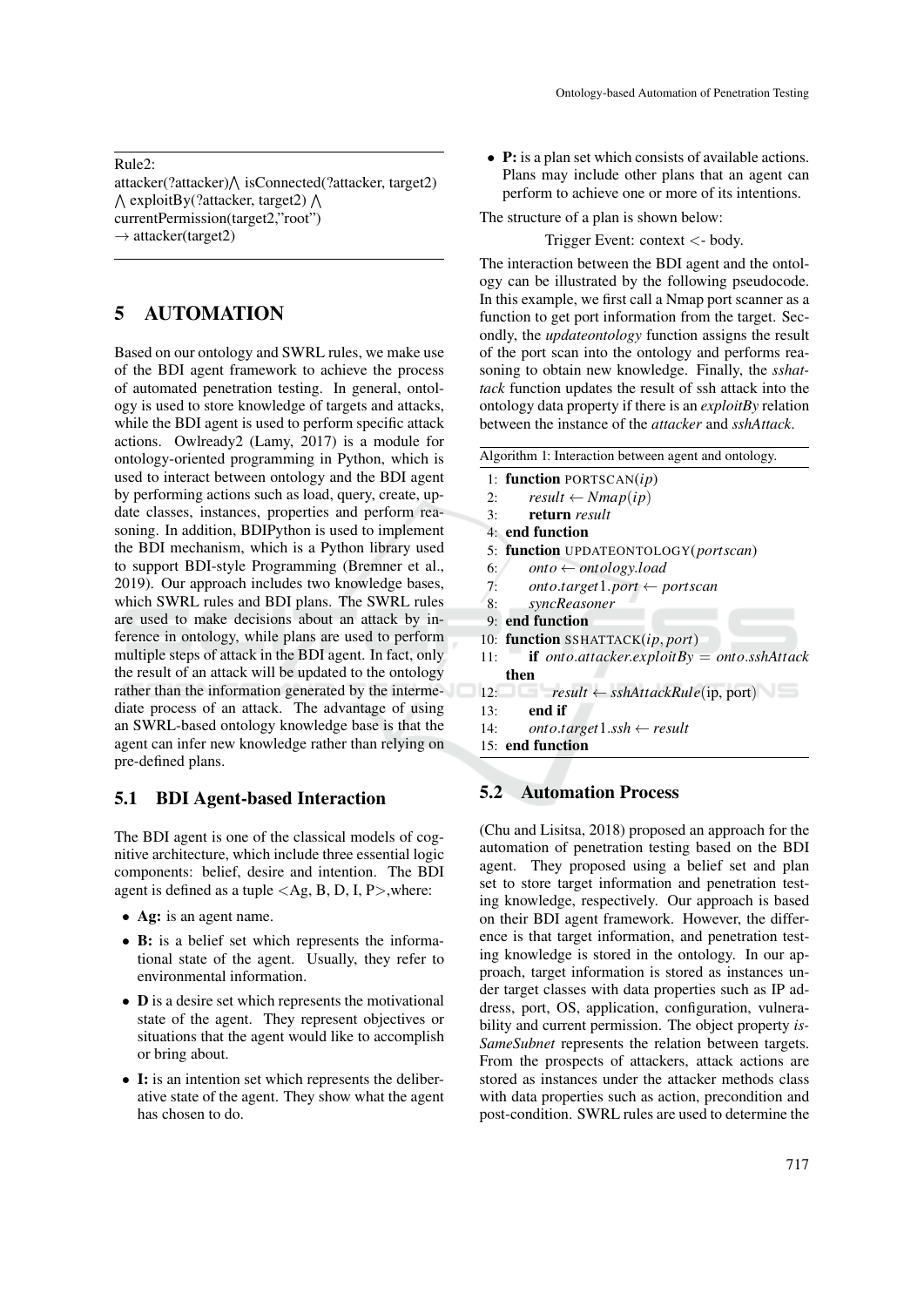attack actions and their preference according to target information, in the meantime, updating the information or relations in the ontology. After the ontology determines the specific attack action, the BDI plan will perform the attack. At this point, the belief set in the BDI agent is used to store new information generated during the attack. Finally, the ontology will be updated, including the object property *exploitBy* and the data property *current property* after the attack is finished in the BDI agent by Owlready2. The process of our ontology-based automation of penetration testing is presented in Figure 3:



Figure 3: Process of automation of penetration testing.

# 6 ATTACK SCENARIO

To validate our approach, we present an attack scenario in a virtual environment. Our demo runs on the Kali Linux virtual machine, while the target runs on a WindowsXPSP3 virtual machine. We use Metasploit, a popular penetration testing framework (Kennedy et al., 2011) as the attack action space. In BDIPython, we use functions to define attack actions and plan rules to active the BDI reasoning cycle. The target information is shown below :

- Ip address: 192.168.1.162
- Ports: 135, 139, 445, 3389
- Operating system: WindowsXP SP3
- Vulnerabilities: MS08067, Weak password
- Current permission: None

In our demo, we pre-define MS08-067 buffer overflow attack and ssh password attack. We can see from Figure 4: firstly, after we input the target IP address and the attacker's IP address, our demo start to probe the target port.

| root@kali:~                                                       |  |  |
|-------------------------------------------------------------------|--|--|
| Edit View Search Terminal Help<br><b>File</b>                     |  |  |
| root@kali:~# python auto.py                                       |  |  |
|                                                                   |  |  |
| Welcome to our ontology based automatic penetration testing demo! |  |  |
| This demo is based on Metasploit.                                 |  |  |
|                                                                   |  |  |
| please input the target ip address: 192.168.1.162                 |  |  |
| please input the local ip address: 192.168.1.145                  |  |  |
| now I will scan the opened ports of target                        |  |  |
| now read the portscan result                                      |  |  |
| Starting Nmap 7.70 ( https://nmap.org ) at 2019-10-23 17:40 EDT   |  |  |
| Nmap scan report for pig-aee59c552f6 (192.168.1.162)              |  |  |
| Host is up (0.00059s latency).                                    |  |  |
| Not shown: 996 closed ports                                       |  |  |
| PORT<br>STATE SERVICE                                             |  |  |
| 135/tcp open msrpc                                                |  |  |
| 139/tcp open netbios-ssn                                          |  |  |
| 445/tcp open microsoft-ds                                         |  |  |
| 3389/tcp open ms-wbt-server                                       |  |  |
| MAC Address: 00:0C:29:4E:35:86 (VMware)                           |  |  |
| Nmap done: 1 IP address (1 host up) scanned in 1.47 seconds       |  |  |
| 445 port is opened , run smb(ms08-067) attack                     |  |  |
| try to exploit 192.168.1.162 by ms08067                           |  |  |

Figure 4: Probe target's port.

Then, according to the port results, there is no ssh port running on the target. Thus, our demo performs MS08-067 attack.

| $=$ [ metasploit $v5.0.20$ -dev<br>+  .= [ 1886 exploits - 1065 auxiliary - 328 post<br>$+ \cdot \cdot \cdot = [546$ payloads - 44 encoders - 10 nops<br>$+ - - - = 2$ evasion                                                                                                                                                                                                                              |
|-------------------------------------------------------------------------------------------------------------------------------------------------------------------------------------------------------------------------------------------------------------------------------------------------------------------------------------------------------------------------------------------------------------|
| [*] Processing ms08067.rc for ERB directives.<br>resource (ms08067.rc)> use exploit/windows/smb/ms08 067 netapi<br>resource (ms08067.rc)> set RHOST 192.168.1.162<br>RHOST => 192.168.1.162<br>resource (ms08067.rc)> set target 34<br>target $\Rightarrow$ 34                                                                                                                                              |
| resource (ms08067.rc)> set payload windows/meterpreter/reverse tcp<br>payload => windows/meterpreter/reverse tcp<br>resource (ms08067.rc)> set LHOST 192.168.1.145<br>$L$ HOST => 192.168.1.145<br>resource (ms08067.rc) > exploit $-i$ -z<br>[*] Exploit running as background job 0.                                                                                                                      |
| [*] Exploit completed, but no session was created.<br>[*] Started reverse TCP handler on 192.168.1.145:4444<br>$msf5$ exploit(windows/smb/ms08 067 netapi) > [*] 192.168.1.162:445 - Attempting to t<br>rigger the vulnerability<br>[*] Sending stage (179779 bytes) to 192.168.1.162<br>[*] Meterpreter session 1 opened (192.168.1.145:4444 -> 192.168.1.162:1045) at 2019<br>$-10-23$ $17:41:23$ $-0400$ |
| $msf5$ exploit(windows/browser/ms12 004 midi) >                                                                                                                                                                                                                                                                                                                                                             |

Figure 5: MS08-067 attack.



Figure 6: System permission.

Finally, the MS08-067 attack is successful (see Figure 5), and we obtain the highest permission in the target system. Figure 6 shows a connection has been created between the attacker and target machine with system privilege through 4444 port.

We can see the update of data properties in target1 instance and the relation between attacker instance and MS08-067 instance in our ontology(see Figure 7). In target1 data properties, current permission is changed to *system*.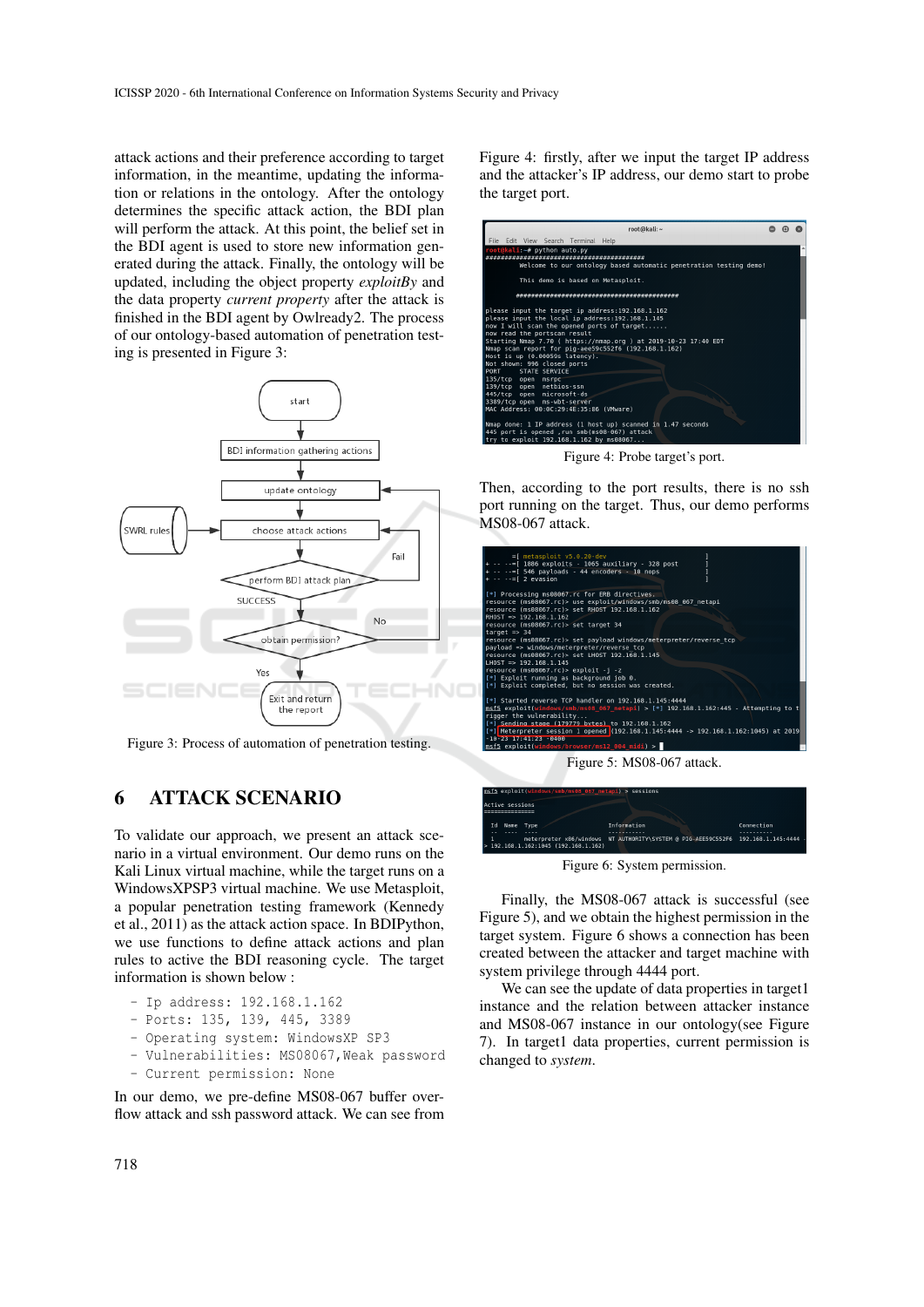

Figure 7: Properties update in ontology.

# 7 CONCLUSION

In this paper, we proposed an ontology-based automated penetration testing approach. According to our proposed penetration testing attack taxonomy, we built an ontology by Protege. To help make decisions and produce new knowledge, we make use of SWRL rules to create a penetration testing knowledge base as well as to achieve reasoning functions. Finally, we use agent-based(BDI) framework and Owlready2 to achieve the process of automated penetration testing. To validate our approach, we used BDIPython library to implement an attack scenario in a virtual environment. The ontology and BDI agent are extendable, while we are going to find ways to extend it automatically in the future.

## **REFERENCES**

- Bodenreider, O. (2004). The unified medical language system (umls): integrating biomedical terminology. *Nucleic acids research*, 32(suppl 1):D267–D270.
- Bordini, R. H., Hübner, J. F., and Wooldridge, M. (2007). *Programming multi-agent systems in AgentSpeak using Jason*, volume 8. John Wiley & Sons.
- Bremner, P., Dennis, L. A., Fisher, M., and Winfield, A. F. (2019). On proactive, transparent, and verifiable ethical reasoning for robots. *Proceedings of the IEEE*, 107(3):541–561.
- Broad, J. and Bindner, A. (2013). *Hacking with Kali: practical penetration testing techniques*. Newnes.
- Chu, G. and Lisitsa, A. (2018). Poster: Agent-based (bdi) modeling for automation of penetration testing. In *2018 16th Annual Conference on Privacy, Security and Trust (PST)*, pages 1–2. IEEE.
- Gao, J.-b., Zhang, B.-w., Chen, X.-h., and Luo, Z. (2013). Ontology-based model of network and computer attacks for security assessment. *Journal of Shanghai Jiaotong University (Science)*, 18(5):554–562.
- Guarino, N. (1995). Formal ontology, conceptual analysis and knowledge representation. *International journal of human-computer studies*, 43(5-6):625–640.
- Herzog, A., Shahmehri, N., and Duma, C. (2007). An ontology of information security. *International Journal of Information Security and Privacy (IJISP)*, 1(4):1–23.
- Horrocks, I., Patel-Schneider, P. F., Boley, H., Tabet, S., Grosof, B., Dean, M., et al. (2004). Swrl: A semantic web rule language combining owl and ruleml. *W3C Member submission*, 21(79):1–31.
- Kennedy, D., O'gorman, J., Kearns, D., and Aharoni, M. (2011). *Metasploit: the penetration tester's guide*. No Starch Press.
- Knight, K., Chander, I., Haines, M., Hatzivassiloglou, V., Hovy, E., Iida, M., Luk, S. K., Whitney, R., and Yamada, K. (1995). Filling knowledge gaps in a broadcoverage machine translation system. *arXiv preprint cmp-lg/9506009*.
- Kotenko, I. and Doynikova, E. (2014). Security assessment of computer networks based on attack graphs and security events. In *Information and Communication Technology-EurAsia Conference*, pages 462–471. Springer.
- Lamy, J.-B. (2017). Owlready: Ontology-oriented programming in python with automatic classification and high level constructs for biomedical ontologies. *Artificial intelligence in medicine*, 80:11–28.
- Lenat, D. B. and Guha, R. V. (1989). *Building large knowledge-based systems; representation and inference in the Cyc project*. Addison-Wesley Longman Publishing Co., Inc.
- Miller, G. A. (1995). Wordnet: a lexical database for english. *Communications of the ACM*, 38(11):39–41.
- Moga, H., Boscoianu, M., Ungureanu, D., Lile, R., and Erginoz, N. (2015). Massive cyber-attacks patterns implemented with bdi agents. In *Applied Mechanics and Materials*, volume 811, pages 383–389. Trans Tech Publ.
- Musen, M. A. et al. (2015). The protégé project: a look back and a look forward. *AI matters*, 1(4):4.
- Nickerson, C., Kennedy, D., Smith, E., Rabie, A., Friedli, S., Searle, J., Knight, B., Gates, C., and McCray, J. (2014). Penetration testing execution standard.
- Ning, Z., Xin-yuan, C., Yong-fu, Z., and Si-yuan, X. (2008). Design and application of penetration attack tree model oriented to attack resistance test. In *2008 International Conference on Computer Science and Software Engineering*, volume 3, pages 622–626. IEEE.
- Obes, J. L., Sarraute, C., and Richarte, G. (2013). Attack planning in the real world. *arXiv preprint* tack planning in the real world. *arXiv:1306.4044*.
- Pandya, D. and Patel, N. (2016). Owasp top 10 vulnerability analyses in government websites. *International Journal of Enterprise Computing and Business Systems*, 6(1).
- Pinkston, J., Undercoffer, J., Joshi, A., and Finin, T. (2004). A target-centric ontology for intrusion detection. In *In proceeding of the IJCAI-03 Workshop on Ontologies and Distributed Systems. Acapulco, August 9 th*. Citeseer.